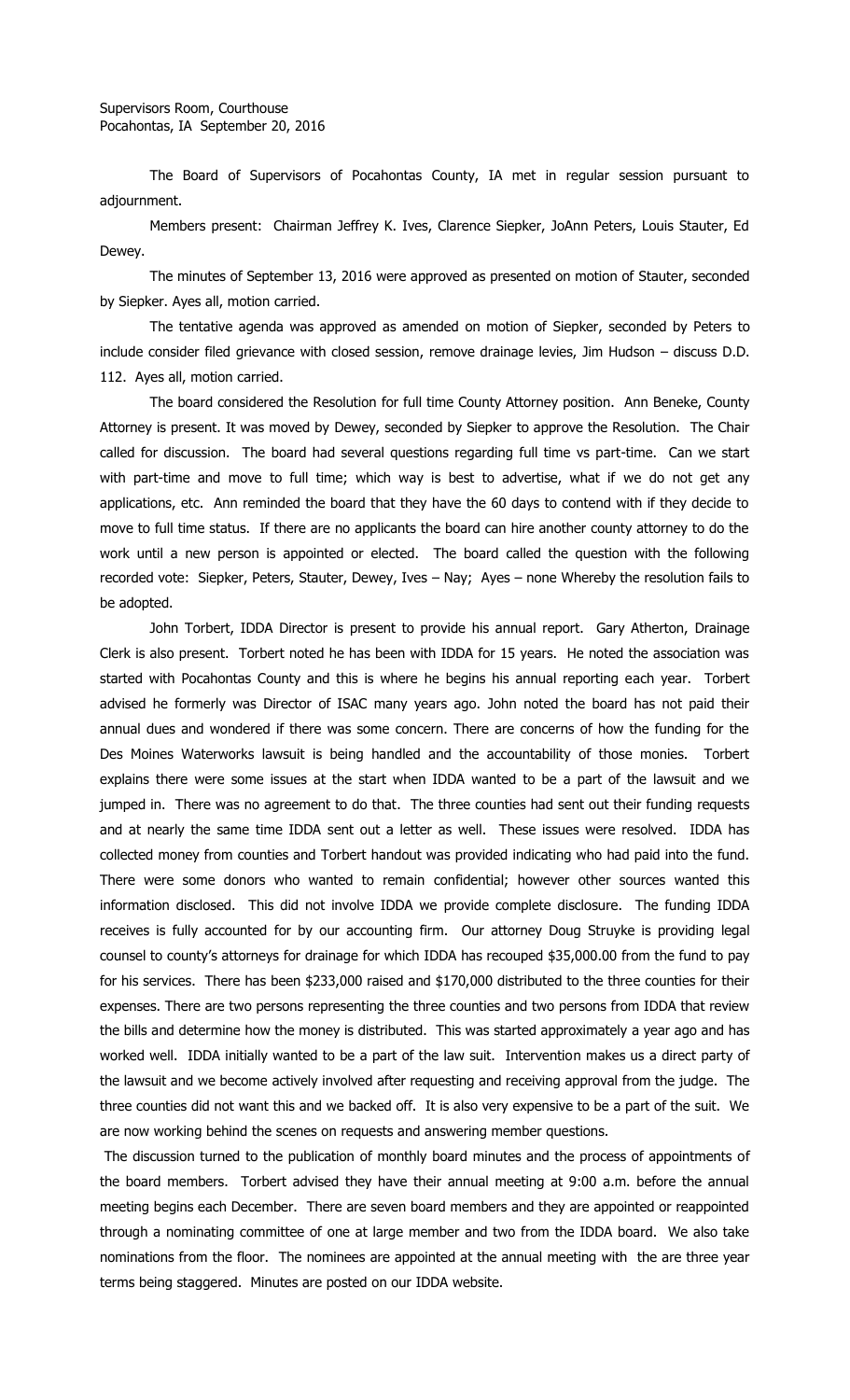Gary Atherton, Drainage Clerk presented a map of D.D. 112. Chairman Ives noted there was a motion last week to appoint an engineer with the petition presented. Atherton explained a bid letting was done to clean out 34 mile of ditch and private landowners have negotiated a price with the contractor also to clean the private ditch. The ditch will only be cleaned out to the first 40 acres east of HWY 4. Supervisor Stauter noted it would have been helpful to have this information last week with the petitions as it looked like a new project with the petition. It was moved by Stauter, seconded by Peters to rescind the motion of last week to appoint an engineer to do a study. Ayes all, motion carried.

Drainage attorney Jim Hudson advised he prepared his letter regarding D.D. 112 based on conversations with landowners and not as a result of any action here in the courthouse. He just visited extensively with Mike Crotty in the auditor's office and he states that all landowners are in agreement to pay for cleaning of the private ditch, I believe there are six people involved. It is only a dipping out of the silt so as not to deepen, widen, improve or change the channel in any way.

A petition is specific in new establishment, everything else does not require specifics. A petition is the jumping off point for the board to appoint a civil engineer to investigate the district for necessary repairs. It is mandatory, and cannot be side stepped. You are using Gary to do some good things, however annexation is easily challenged. It is rare for a landowner to petition for an annexation.

Hudson noted you can do one of two things, you have the petition and you can appoint County Engineer Moellering to oversee the project or approve the project and appoint Bolton & Menk, Inc. It was moved by Stauter, seconded by Peters to appoint Bolton & Menk, Inc of Spencer for both petitions and note the board has approved a dipping out with the contractor on site and to concentrate on the annexation of lands. Ayes all, motion carried.

There was discussion for the need of a bond for such clean outs. Atherton noted he had not required a bond. The contractor has one million in liability coverage. Hudson noted that will not likely cover any damages the contractor might do to a drainage facility. Not saying this will happen, just making certain everything is covered.

Jack Moellering, County Engineer noted the utility permit in question does not involve a drainage facility and will not require board action.

The resolution for the Laurens Trail Crossing with the IDOT was not placed on the agenda Moellering noted. Moellering noted the trail is outside the city limits and the IDOT is requesting the county grant approval of the trail crossing being in the right of way. The board is adamant they do not want to be responsible as this was to be approved before the trail was started. This will be checked out and considered again next week.

Don Cirks, Road Superintendent advised they have a 2003 Sterling truck and a 1994 Ford truck that they would like to trade in to Reese Truck and Tractor. The auctions are getting somewhat soft and we can get \$35,000 for the two trucks as trade-ins. It was moved by Dewey, seconded by Stauter to approve the trade in of these two trucks. Ayes all, motion carried.

The board recessed for a 5 minute break.

The board reconvened to take up the grievance of the Sheriff's Union. Auditor Bunda noted Renee VonBokern, Union Negotiator advised the board will consider the grievance in closed session as in view of potential litigation and strategies. It was moved by Peters, seconded by Siepker to enter closed session at 11:45 a.m. this date, September 20, 2016 pursuant to Chapter 21.5 ( C ) for possible litigation. Members present: Supervisors Siepker, Peters, Stauter, Dewey, Ives; and Auditor Bunda and Renee VonBokern, Union Negotiator telephonically. Roll call vote:Ayes – Siepker, Peters, Stauter, Dewey, Ives; nays – none.

At 12:10 p.m. it was moved by Peters, seconded by Dewey to go out of closed session on this date, September 20, 2016 with no action taken and to acknowledge receipt of the grievance filed by Brian Larsen. The chairman called the question with the following recorded vote: ayes – Siepker, Peters, Stauter, Dewey, Ives; nays – none. Motion carried.